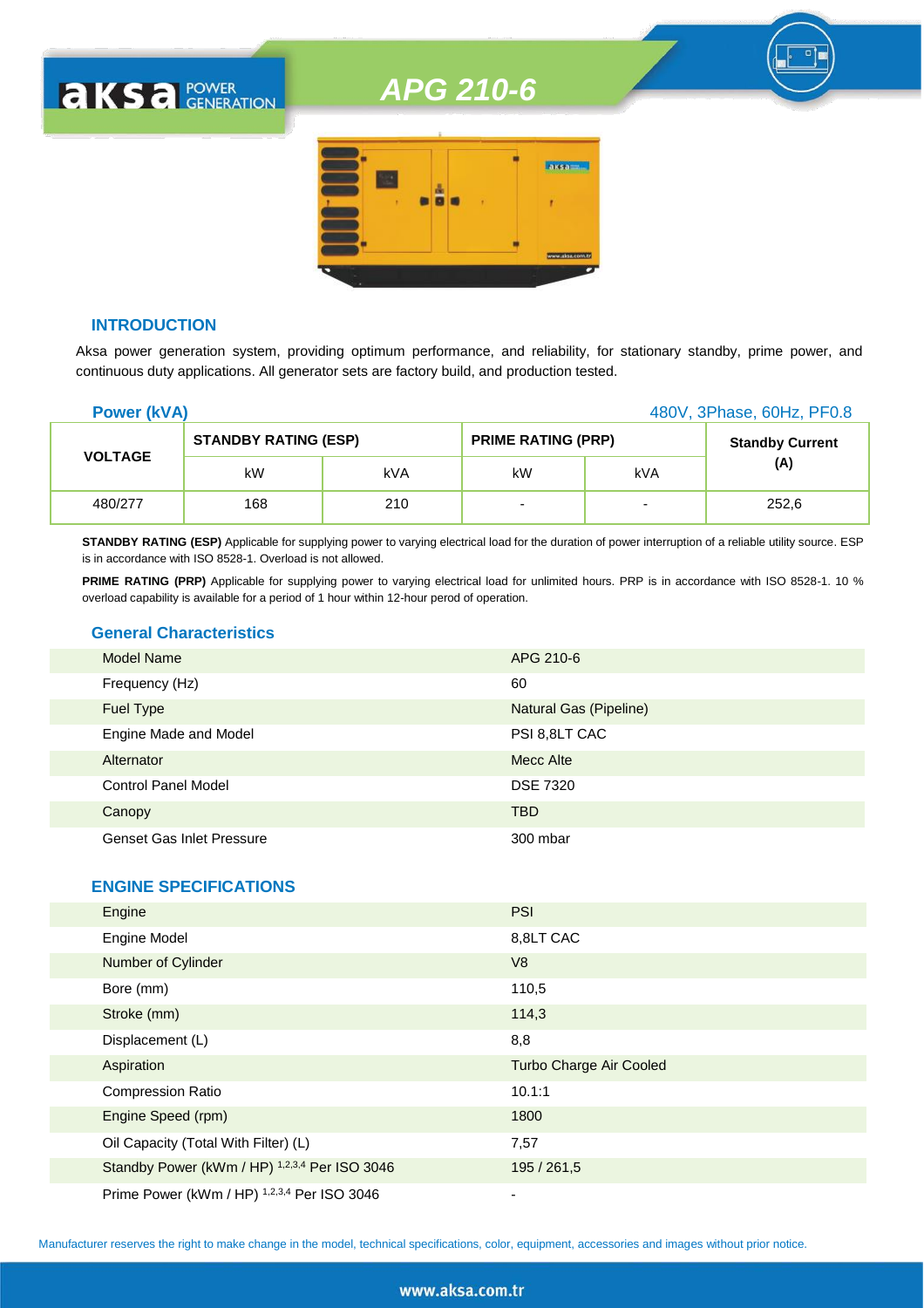

| <b>Block Heater QTY</b>                               | $\mathbf{1}$           |
|-------------------------------------------------------|------------------------|
| Max. Operating pressure to EPR, mbar                  | 27                     |
| Fuel Type                                             | Natural Gas (Pipeline) |
| Injection Type and System                             | Spark-Ignited          |
| Governor System                                       | <b>ECU</b>             |
| Operating Voltage (Vdc)                               | 12                     |
| <b>Cooling Method</b>                                 | <b>Water Cooled</b>    |
| Cooling Fan Air Flow (m3/min) 5                       | TBD                    |
| Coolant Capacity (engine only) (L)                    | 13,7                   |
| Air Filter                                            | Dry Type               |
| Fuel Cons. Prime With %100 Load (kg/hr / m3/hr) 3,4,6 | 39,4/55                |
| Fuel Cons. Prime With %75 Load (kg/hr / m3/hr) 3,4,6  | TBD.                   |
| Fuel Cons. Prime With %50 Load (kg/hr / m3/hr) 3,4,6  | <b>TBD</b>             |
| <b>ALTERNATOR CHARACTERISTICS</b>                     |                        |
| Manufacturer                                          | <b>Mecc Alte</b>       |
| Alternator Made and Model                             | ECP 34 2L/4C           |
| $\sim$ $\sim$ $\sim$                                  |                        |

| Alterriator ividue driu iviouer   | LUI UT LUTU      |
|-----------------------------------|------------------|
| Frequency (Hz)                    | 60               |
| Power (kVA)                       | 198              |
| Voltage (V)                       | 480              |
| Phase                             | 3                |
| A.V.R.                            | <b>DSR</b>       |
| <b>Voltage Regulation</b>         | $(+/-)1%$        |
| <b>Insulation System</b>          | H                |
| Protection                        | IP <sub>23</sub> |
| <b>Rated Power Factor</b>         | 0,8              |
| Weight Comp. Generator (kg)       | 440              |
| Cooling Air (m <sup>3</sup> /min) | 29,2             |
|                                   |                  |

## **Canopy Dimensions**

**aksa POWER** 

| Length (mm) | <b>TBD</b> |  |
|-------------|------------|--|
| Width (mm)  | <b>TBD</b> |  |
| Height (mm) | <b>TBD</b> |  |

1 Max load and overload ratings based on ISO 3046 gross flywheel power.

2 Technical data based on ISO 3046-1 standards of 77°F(25°C), 14.5Psia (100kPa) and 30% relative humidity.

3 Production tolerances in engines and installed components can account for power variations of ± 5%. Altitude, temperature and excessive exhaust and intake restrictions should be applied to power calculations.

4 All fuel and thermal calculations unless otherwise noted are done at ISO 3046 rated load using LHV for NG of 48.17 MJ/kg.

5 At 0.5 in-H2O of Package Restriction at STP

6.Volume calculated using density of 0.717 kg/m3 for NG, 0.51 kg/L for LPG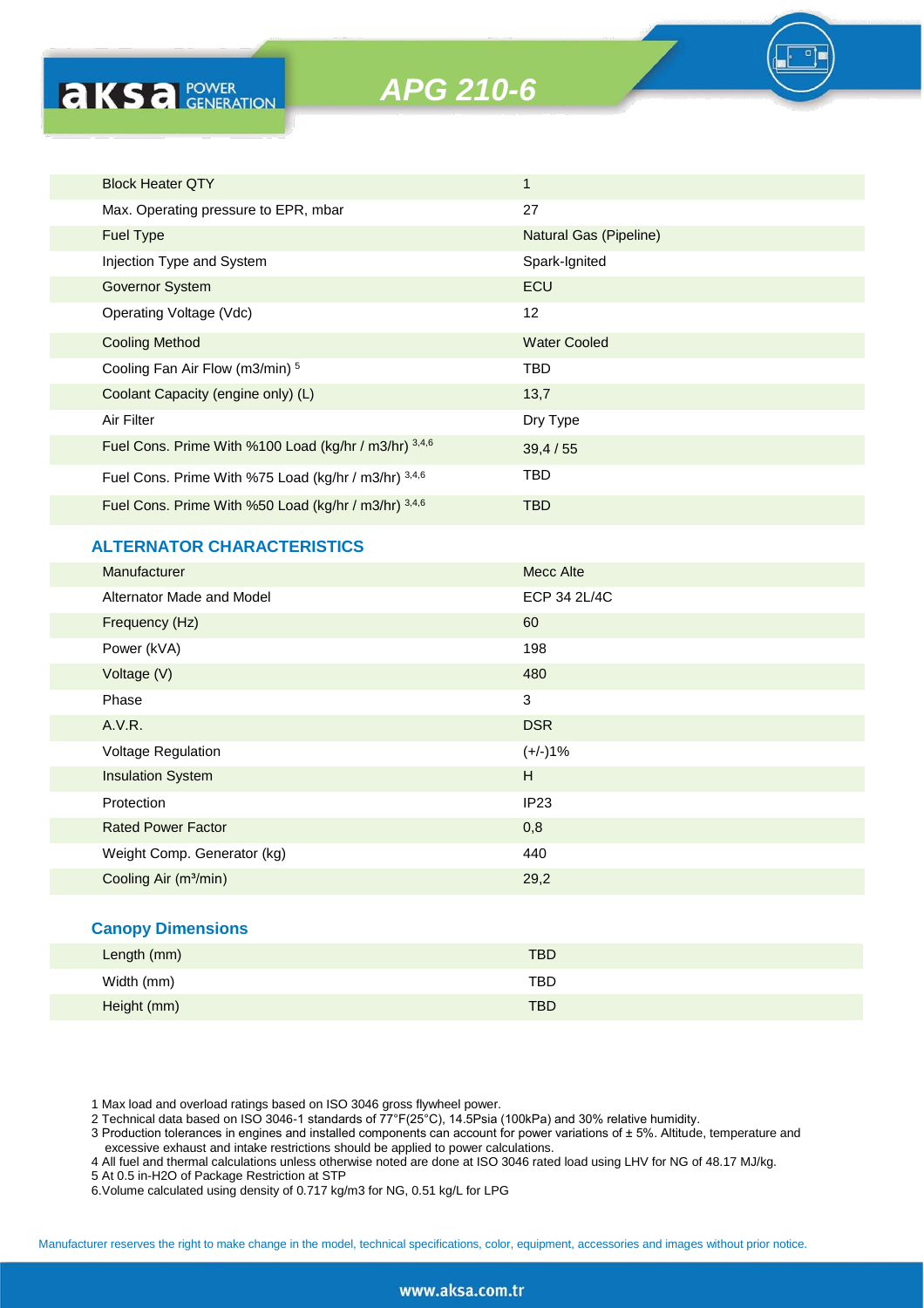

- **1.**Steel structures
- **2.** Emergency stop push button

**3.** Canopy and panels made from powder coated sheet steel.

- **4.** Control panel is mounted on the baseframe. Located at the right side of the generator set
- **5.** Oil could be drained via valve and a hose
- **6.** Exhaust system in the canopy
- **7.** Special large access doors for easy maintanance

**8.** In front and back side special large access doors for easy maintanance

**9.** Base frame

**10.** Lifting points

- **11.** The cap on the canopy provides easy accsess to radiator cap.
- **12.** Sound proofing materials
- **13.** Plastic air intake pockets.

#### **INTRODUCTION**

**AKS** *C* **GENERATION** 

Sound-attenuated and weather protective enclosures for generating sets from Aksa, meet event the sound requirements and provide optimum protection from inclement weather and development by our specialist acoustic engineers. Our modular designed sound insulated canopies provide ease of access for servicing and general maintenance and interchangeable components permitting on-site repair. Enclosures are designed to optimize genset cooling performance, providing you with confidence that genset ratings and ambient capability.

#### **Control Panel**

| <b>Control Module</b>      | <b>DSE</b>      |
|----------------------------|-----------------|
| Control Module Model       | <b>DSE 7320</b> |
| <b>Communication Ports</b> | <b>MODBUS</b>   |



#### **Devices**

DSE, model 7320 Auto Mains Failure control modüle, Static battery charger Emergency stop push button and fuses for control circuits

### **CONSTRUCTION and FINISH**

Comonents installed in sheet steel enclosure.

Phosphate chemical, pre-coating of steel provides corrosion resistant surface

Polyester composite powder topcoat forms high gloss and extremely durable finish

Lockable hinged panel door provides for easy component access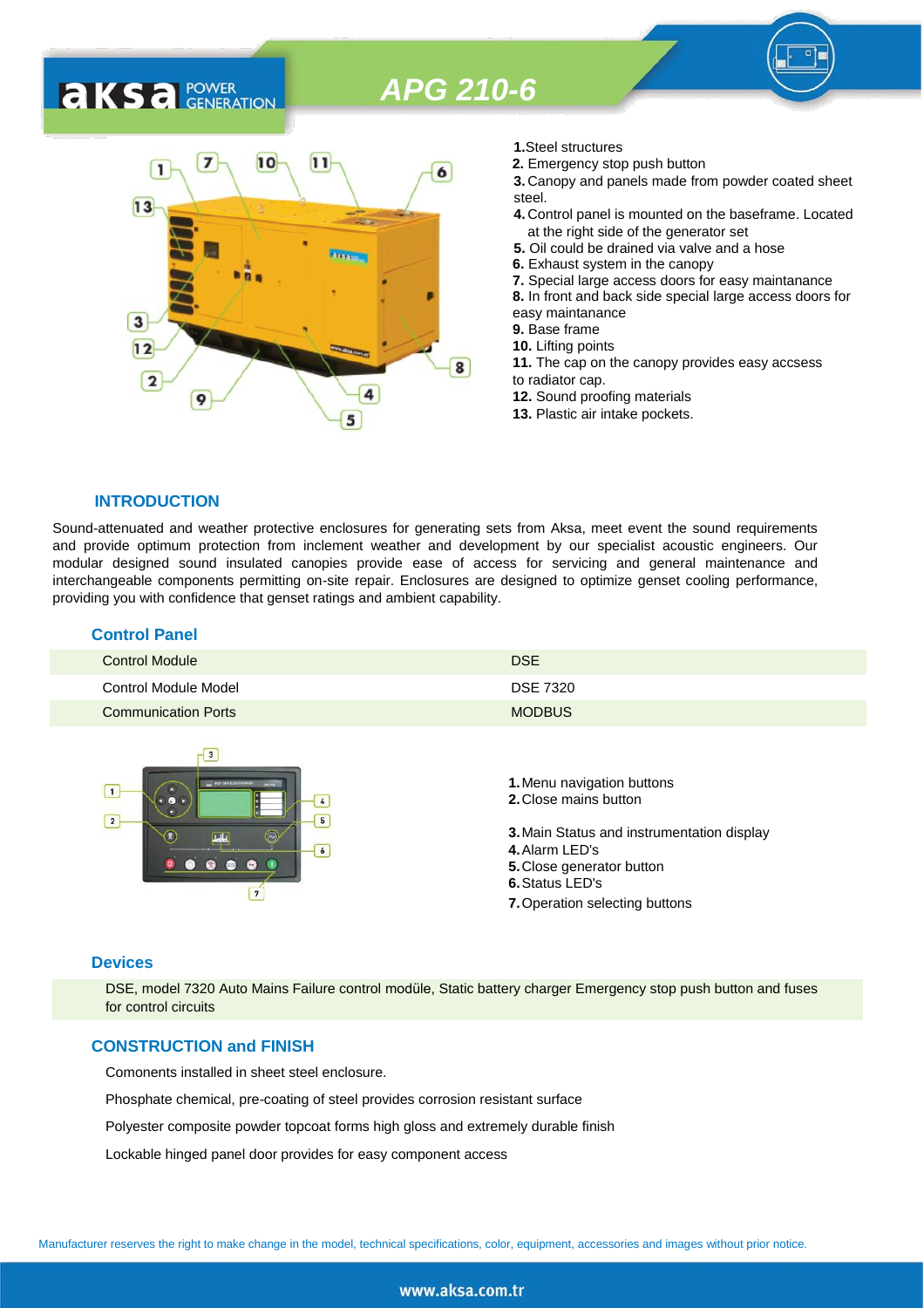

#### **INSTALLATION**

**AKS** *C C <b>CO CENERATION* 

Control panel is mounted generating set baseframe on robust steel stand or power module. Located at side of generating set with properly panel visibility.

### **GENERATING SET CONTROL UNIT**

The DSE 7320 conrol module is a standard addition to our generator sets from 220 kVA upwards and it has been designed to start and stop diesel andgas generating sets that include electronic and non electronic engines.

The DSE 7320 includes the additional capability of being able to monitor a mains (utility) supply and is therefore suitable for controlling a standby generating set in conjunction with an automatic transfer switch.

The DSE7320 also indicates operational status and fault conditions, automatically shutting down the generating set and indicating faults by means of its LCD display on the front panel.

#### **STANDARD SPECIFICATIONS**

Microprocessor controlled

- 132 x 64 pixel LCD display makes information easy to read
- Front panel programming and also via PC software
- Soft touch membrane keypad and five key menu navigation
- Remote communications via RS232, RS485 and ethernet.
- Event logging (50) showing date and time
- Multiple date and time engine exercise mode and maintenance scheduler
- Engine block heater control.
- Controls; stop, manuel, auto, test, start, mute lamb test/transfer to generator, transfer to mains, menu navigation.

#### **Instruments**

ENGINE Engine speed Oil pressure Coolant temperature Run time Battery volts Engine maintenance due **GENERATOR** Voltage (L-L, L-N) Current (L1-L2-L3) Frequency Earth current kW Pf kVAr kWh, kVAh, kVArh Phase sequence

Manufacturer reserves the right to make change in the model, technical specifications, color, equipment, accessories and images without prior notice.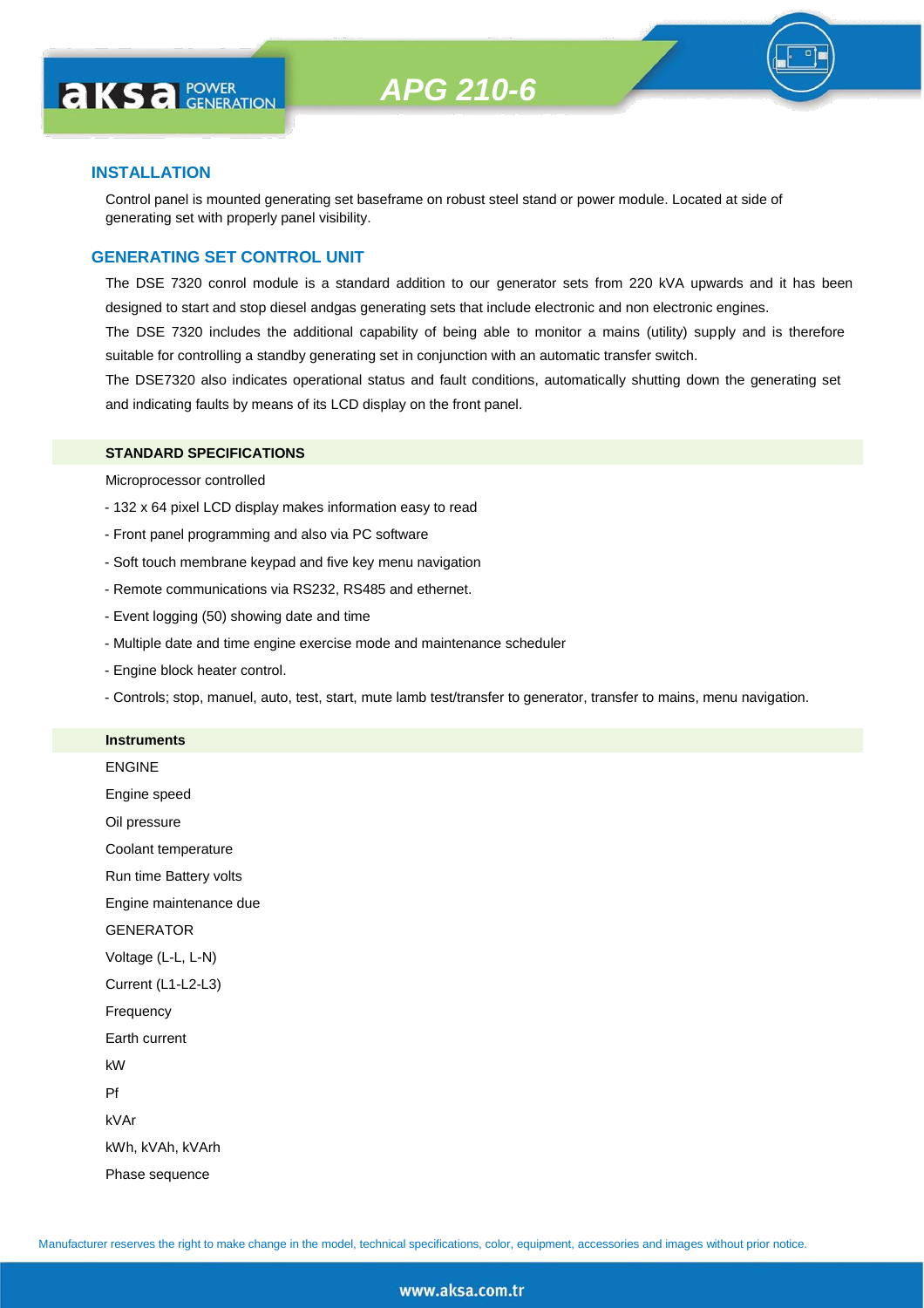



#### MAINS

Voltage (L-L, L-N)

Frequency

WARNING

Charge failure

Battery under voltage

Fail to stop

Low fuel level (opt.)

kW over load

Negative phase sequence

Loss of speed signal

PRE-ALARMS

Low oil pressure

High engine temperature

Low engine temperature

Over /Under speed

Under/over generator frequency

Under/over generator voltage

ECU warning

SHUT DOWNS

Fail to start

Emergency stop

Low oil pressure

High engine temperature

Low coolant level

Over /Under speed

Under/over generator frequency

Under/over generator voltage

Oil pressure sensor open

Phase rotation

ELECTRICAL TRIP

Earth fault

kW over load

Generator over current

Negative phase sequence

Manufacturer reserves the right to make change in the model, technical specifications, color, equipment, accessories and images without prior notice.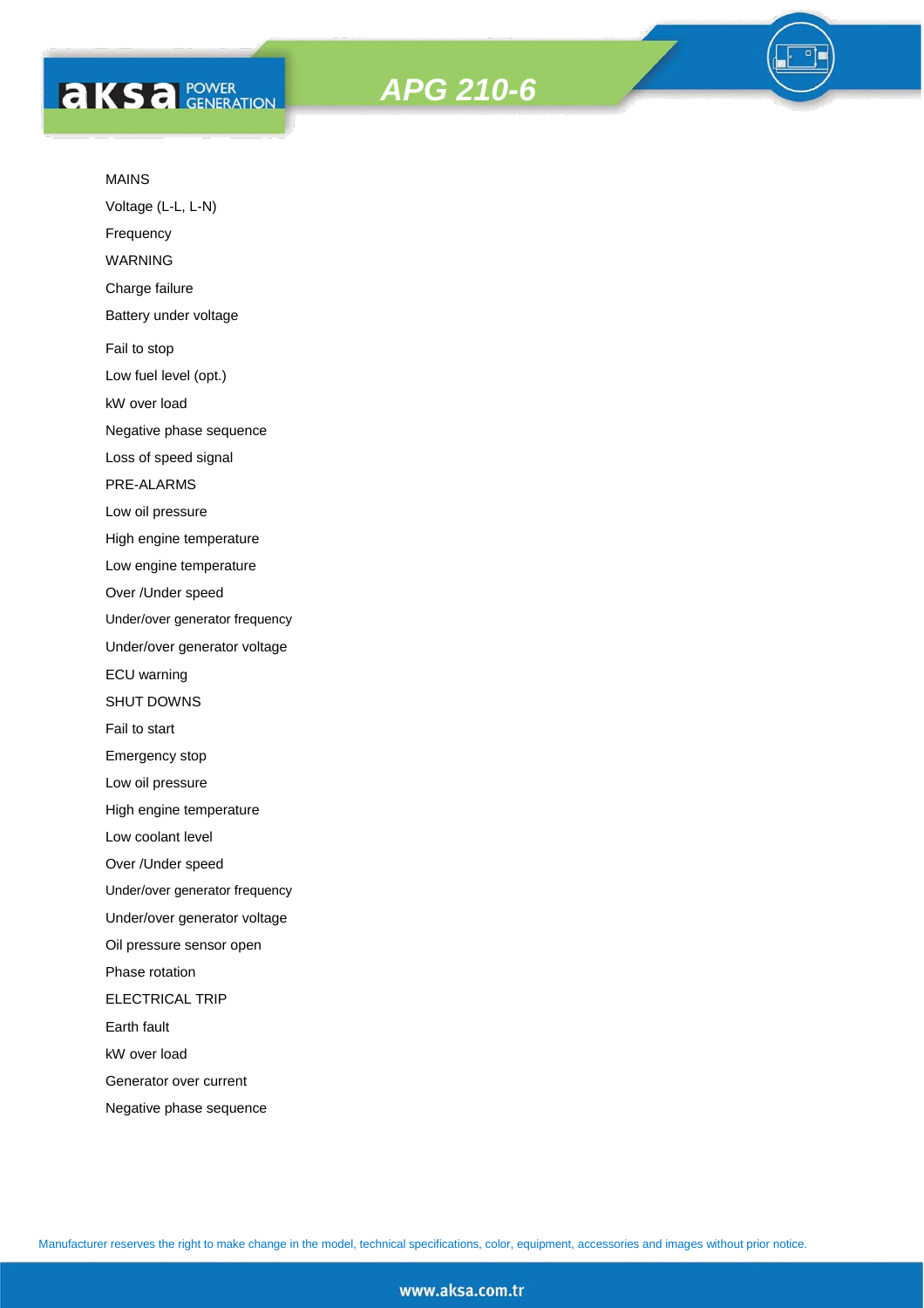

High oil temperature shut down Low fuel level shut down Low fuel level alarm High fuel level alarm EXPANSION MODULES Editional LED module (2548) Expension relay module (2157) Expansion input module (2130)

#### **Standards**

Elecrical Safety / EMC compatibility BS EN 60950 Electrical business equipment BS EN 61000-6-2 EMC immunity standard BS EN 61000-6-4 EMC emission standard

## **STATIC BATTERY CHARGER**

Battery charger is manufactured with switching-mode and SMD technology and it has high efficincy.

Battery charger models' output V-I characteristic is very close to square

2405 has fully output shot circuit protection and ıt can be used as a current source.

2405 charger has high efficiency, long life, low failure rate, light weight and low heat radiated in accordance with linear alternatives.

The charger is fitted with a protection diode across the output.

Charge fail output is available.

Connect charge fail relay coil between positive output and CF output.

Input: 196-264V.

Output: 27,6V 5A or 13,8V 5A.

## **STANDARD SPECIFICATIONS**

- Heavy duty, water cooled naturalgas engine
- Radiator with mechanical fan
- Protective grille for fan and rotating parts
- Electric starter and charge alternator
- Starting battery (with lead acid) including rack and cables
- Engine jacket cooling heater
- Static battery charger
- Flexible gas connection hoses
- Single bearing, class H alternator
- Industrial exhaust silencer and steel belows supplied separately
- Manual for use and installation